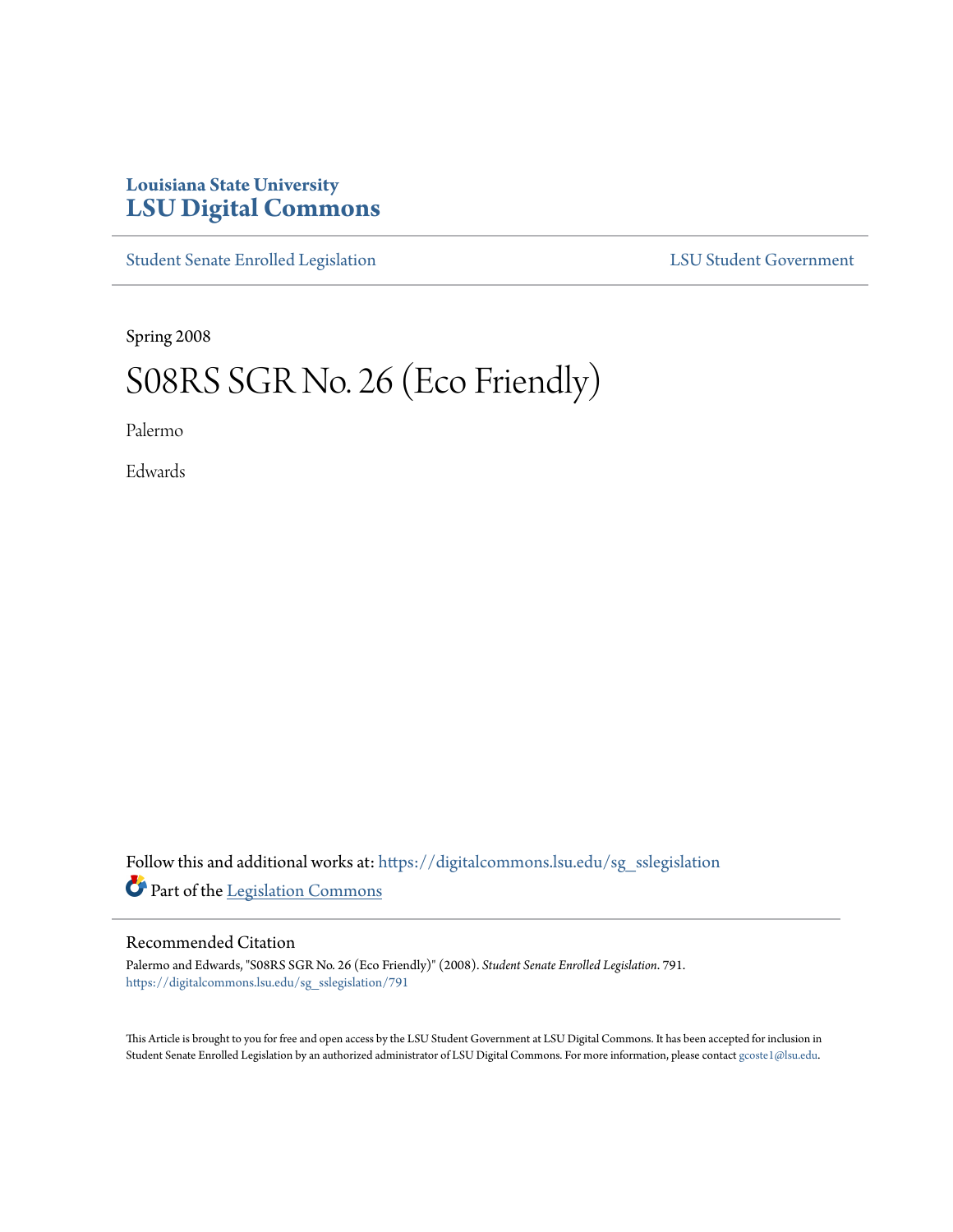| STUDENT GOVERNMENT                    | <b>FINAL</b>                                                                                              |
|---------------------------------------|-----------------------------------------------------------------------------------------------------------|
| LOUISIANA STATE UNIVERSITY            |                                                                                                           |
| <b>STUDENT SENATE</b><br><b>SosRS</b> |                                                                                                           |
| <b>SGR No. 26</b>                     |                                                                                                           |
| $\mathbf{B} \mathbf{Y}$ :             | <b>SENATORS PALERMO AND EDWARDS</b>                                                                       |
|                                       |                                                                                                           |
|                                       | <b>A RESOLUTION</b>                                                                                       |
|                                       | TO URGE AND REQUEST LOUISIANA STATE UNIVERSITY AGRICULTURAL AND                                           |
|                                       | MECHANICAL COLLEGE TO BECOME MORE SUSTAINABLE.                                                            |
|                                       |                                                                                                           |
| <b>PARAGRAPH 1:</b>                   | WHEREAS, CURRENTLY THE UNIVERSITY SELLS BLUEBOOKS TO                                                      |
|                                       | ALL STUDENTS FOR TESTING PURPOSES. WE GENTLY ASK THE                                                      |
|                                       | UNIVERSITY TO RECONSIDER THIS STANCE AND SELL GREEN                                                       |
|                                       | BOOKS INSTEAD. GREEN BOOKS ARE MADE OUT OF RECYCLED                                                       |
|                                       | PAPER; AND                                                                                                |
| <b>PARAGRAPH 2:</b>                   | WHEREAS, WE WOULD LIKE TO CUT DOWN ON FOOD BEING                                                          |
|                                       | WASTED in THE DINING halls. CURRENTLY, LSU DINING IS                                                      |
|                                       | LOOKING INTO COMPOSTING AND TURNING GREASE INTO BIO                                                       |
|                                       | <b>FUELS; AND</b>                                                                                         |
|                                       |                                                                                                           |
| <b>PARAGRAPH 3:</b>                   | WHEREAS, WE WOULD LIKE TO ASK FOR THE DRASTIC CUT                                                         |
|                                       | DOWN OF THE NEEDLESS WASTE OF ENERGY. IN ORDER TO DO SO                                                   |
|                                       | WE WOULD LIKE TO REQUEST STUDENTS AND FACULTY ALIKE<br>TURN OFF LIGHTS WHEN THEY AREN'T IN USE AS WELL AS |
|                                       |                                                                                                           |
|                                       | UNPLUGGING ELECTRONICS WHEN NOT BEING USED.                                                               |
| PARAGRAPH 4:                          | THEREFORE, BE IT RESOLVED THAT THE STUDENT GOVERNMENT                                                     |
|                                       | OF LOUISIANA STATE UNIVERSITY AGRICULTURAL AND                                                            |
|                                       | MECHANICAL COLLEGE URGE AND REQUEST THE UNIVERSITY                                                        |
|                                       | BECOME MORE ENERGY EFFICIENT AND MORE ENVIROMENTAL                                                        |
|                                       | FRIENDLY; AND                                                                                             |
| <b>PARAGRAPH 5:</b>                   | BE IT FURTHER RESOLVED THAT A SUITABLE COPY OF                                                            |
|                                       | THIS RESOLUTION BE PRESENTED TO WILLIAM JENKINS,                                                          |
|                                       | CHANCELLOR OF LOUISIANA STATE UNIVERSITY, AND JOHN                                                        |
|                                       | LOMBARDI, PRESIDENT OF THE LSU SYSTEM.                                                                    |
|                                       |                                                                                                           |
| PARAGRAPH 6:                          | THIS RESOLUTION SHALL TAKE EFFECT UPON                                                                    |
|                                       | PASSAGE BY A MAJORITY (1/2) VOTE OF THE LSU                                                               |
|                                       | STUDENT SENATE AND SIGNATURE BY THE                                                                       |
|                                       | PRESIDENT; UPON LAPSE OF TIME FOR PRESIDENTIAL                                                            |
|                                       | ACTION; OR IF VETOED BY THE PRESIDENT AND<br>SUBSEQUENTLY APPROVED BY THE SENATE.                         |
|                                       |                                                                                                           |
|                                       |                                                                                                           |
|                                       |                                                                                                           |
|                                       |                                                                                                           |
|                                       |                                                                                                           |
|                                       |                                                                                                           |
|                                       |                                                                                                           |
|                                       |                                                                                                           |
| <b>APPROVED:</b>                      |                                                                                                           |